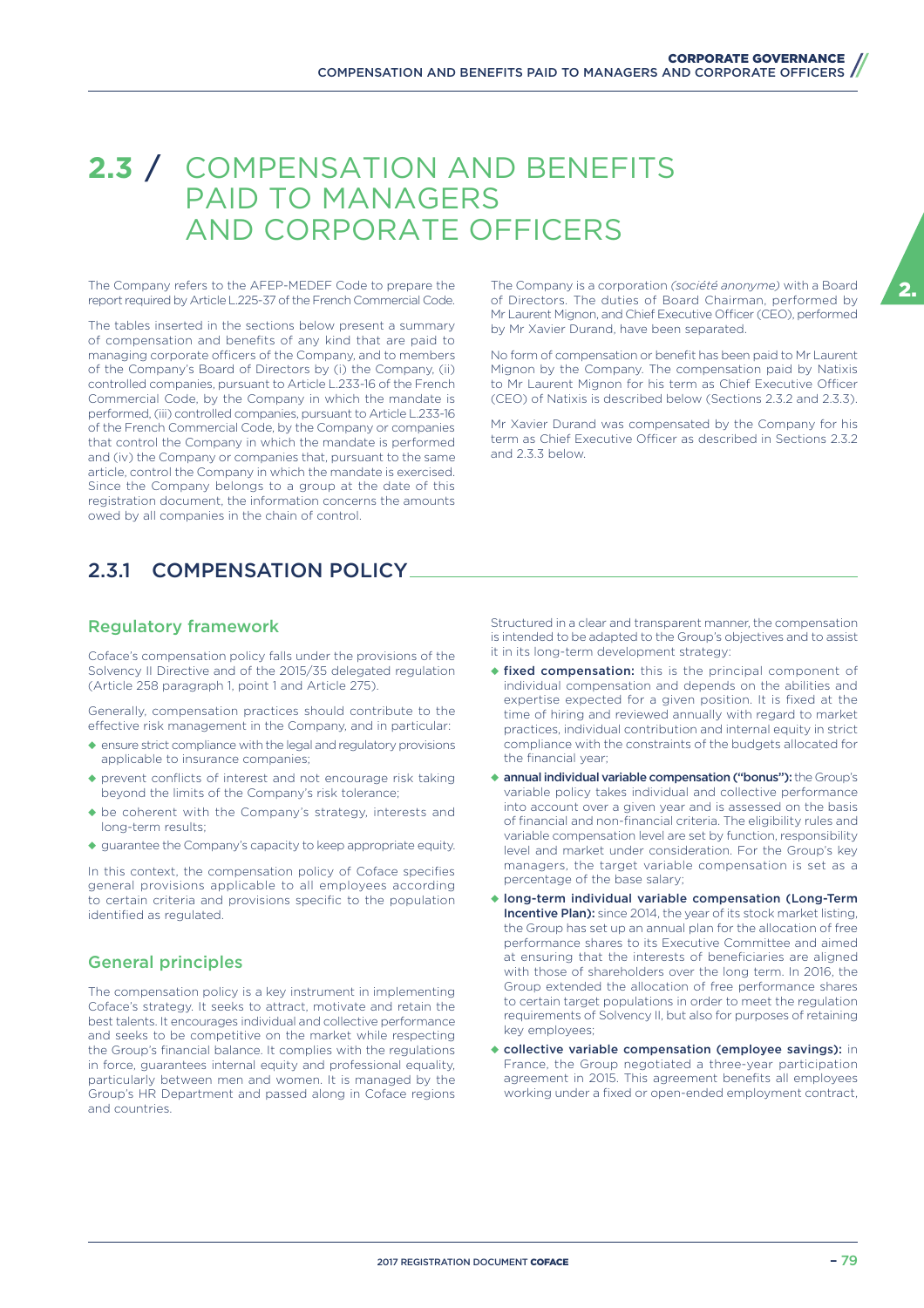who provide proof of more than three months' seniority within the companies forming part of the economic and corporate unit Compagnie française d'assurance pour le commerce extérieur – Fimipar (a wholly-owned subsidiary of the Group). The incentive scheme is calculated based on five cumulative criteria linked to the evolution of certain financial indicators. By virtue of the agreement signed for one year in 2017, participation is handled according to the legal formula. Similar collective schemes exist in other Group entities depending on their legal obligations and seek to associate employees with the Company's performance;

◆ corporate benefits: corporate benefits are determined by each of the Group's entities in an effort to closely address local concerns. The Group ensures practices are consistent, and guarantees a competitive level of social protection on the market, which is respectful of its employees worldwide.

The compensation of employees is wholly or partly comprised of these components, depending on the position held, the level of responsibility and the reference market.

#### Special provisions applicable to the regulated population

#### **/** Scope of the regulated population

Pursuant to the provisions of Article 275, paragraph 1 point (c) of Regulation 2015/35, the Company has identified the following persons as falling within the scope of the regulated population:

- ◆ members of the Executive Committee who cover general management, finance, strategy, operations, legal, commercial, risk underwriting functions and regional managers;
- ◆ persons holding the key functions described in Articles 269 to 272 of Regulation 2015/35: audit, risk, compliance and actuarial;
- ◆ persons whose professional activity has a material impact on the Company's risk profile: investment, reinsurance, human resources, IT, economic research, financial communication, country managers whose revenue exceeds a threshold determined each year with respect to the Company's overall revenue.

For 2017, 27 functions fall within the regulated population scope. The Appointments and Compensation Committee identifies these functions, then presents them to the Board of Directors for approval. This list is reviewed each year in order to guarantee a perfect match between the evolution of the Company's risk profile and that of its employees.

#### **/** Specific provisions regarding compensation

The Group endeavours to ensure that the proportion and structure of variable compensation are balanced and that the goals set are in accordance with the Company's strategy and risk profile.

- ◆ In addition to rules common to all managers, the Group sets specific compensation rules intended for the population identified as regulated:
	- the variable compensation package therefore includes the annual variable compensation ("bonus") and the long-term variable compensation (Long-Term Incentive Plan) in the form of the Company's free shares;
	- free shares represent the deferred portion of the variable compensation and represent at least 30% of overall variable compensation. They are contingent upon presence and performance conditions and have a vesting period of three years.
- ◆ The following specific provisions have been defined for the Company's corporate executive officers:
	- the variable compensation package includes the annual variable compensation ("bonus") and the long-term variable compensation (Long-Term Incentive Plan) in the form of the Company's free shares;
	- the deferred variable compensation comprises two components:
		- free shares which represent at least 30% of the variable compensation package. They are contingent on presence and performance conditions and have a vesting period of three years; the corporate executive officer is further required to hold 30% of the awarded shares until expiry of his term of office.
	- the payment of 30% of the annual variable compensation ("bonus") is deferred and paid as follows: 15% in N+2 and 15% in N+3. A malus system is introduced in case of observed losses on the payment date.

The overall rate for deferred compensation thus represents more than 55% of the variable remuneration package.

Under the 2017 LTIP, free shares will be definitively vested on February 9, 2020, subject to presence and performance conditions measured over the term of the plan as follows:

- ◆ 50% of shares allocated are vested subject to the condition of achieving COFACE SA's RoATE (return on average tangible equity) level for the financial year ending December 31, 2019;
- ◆ 50% of the allocated shares will be vested subject to a performance condition relating to the COFACE SA share, measured by the growth of the total shareholder return (TSR) of COFACE SA compared to the growth of the TSR of institutions in the Euro Stoxx Insurance index over the same period.

Any individual coverage or insurance strategy is forbidden.

All the specific provisions applicable to the regulated population and to the Company's corporate executive officer are validated by the Appointment and Compensation Committee, then presented to the Board of Directors for approval.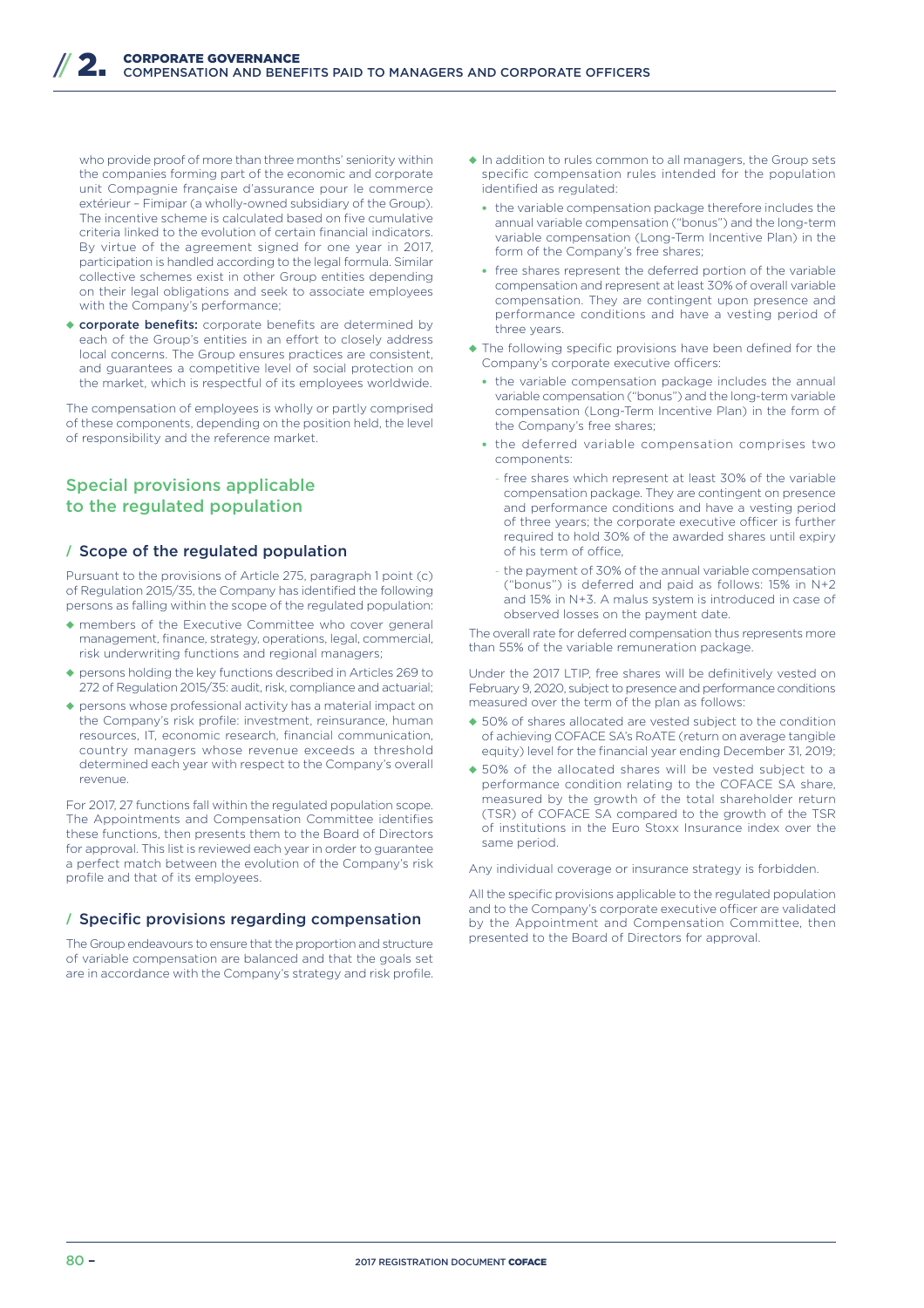#### 2.3.2 RULES FOR DETERMINING THE COMPENSATION OF CORPORATE OFFICERS

The compensation policy for the Company's corporate officers complies with standard practices in the market.

#### Members of the Board of Directors

The amount allocated to the Board of Directors is €400,000 for 2017.

The rules on distribution of directors' fees are as follows: ◆ for members of the Board of Directors:

- fixed portion: €8,000 per year (*prorata temporis* of the term of mandate),
- variable portion: €2,000 per meeting, capped at six meetings;

#### Members of the Audit Committee

- ◆ Chairman
	- fixed portion: €17,000 per year (*prorata temporis* of the term of mandate)
- variable portion: €2,000 per meeting, capped at six meetings;
- ◆ Members of the Audit Committee
	- fixed portion: €5,000 per year (*prorata temporis* of the term of mandate),
	- variable portion: €1,000 per meeting, capped at six meetings;

#### Members of the Appointments and Compensation Committee

- ◆ Chairman
	- fixed portion: €8,000 per year (*prorata temporis* of the term of mandate),
- variable portion: €2,000 per meeting, capped at five meetings;
- ◆ Members of the Appointments and Compensation Committee
	- fixed portion: €3,000 per year (*prorata temporis* of the term of mandate),
	- variable portion: €1,000 per meeting, capped at five meetings.

|                                                                                                                                      | 2017 - Maximum gross amounts of directors' fees |        |                                          |  |  |
|--------------------------------------------------------------------------------------------------------------------------------------|-------------------------------------------------|--------|------------------------------------------|--|--|
| On an annual basis of six Board meetings;<br>six Audit Committee meetings; three Appointments<br>and Compensation Committee meetings | Amount of<br>directors' fees                    | (in %) | Fixed portion Variable portion<br>(in %) |  |  |
| Member of the Board of Directors                                                                                                     | €20,000                                         | 40     | 60.                                      |  |  |
| Member of the Board of Directors + Chairman of the Audit Committee                                                                   | €49,000                                         | .51    | 49                                       |  |  |
| Member of the Board of Directors + member of the Audit Committee                                                                     | €31,000                                         | 42     | 58                                       |  |  |
| Member of the Board of Directors + Chairman of the Appointments and<br><b>Compensation Committee</b>                                 | €34.000                                         | 47     | 53                                       |  |  |
| Member of the Board of Directors + member of the Appointments and<br><b>Compensation Committee</b>                                   | €26.000                                         | 42     | 58                                       |  |  |

#### **Chief Executive Officer**

At the start of each year, the Board of Directors, at the proposal of the Appointments and Compensation Committee, sets the various components of the Chief Executive Officer's

(CEO) compensation. This includes a fixed portion, an annual variable portion (bonus) and a long-term variable portion (free performance shares). The variable compensation includes a deferred compensation component, according to the terms set by the Board of Directors (see Section 2.3.3).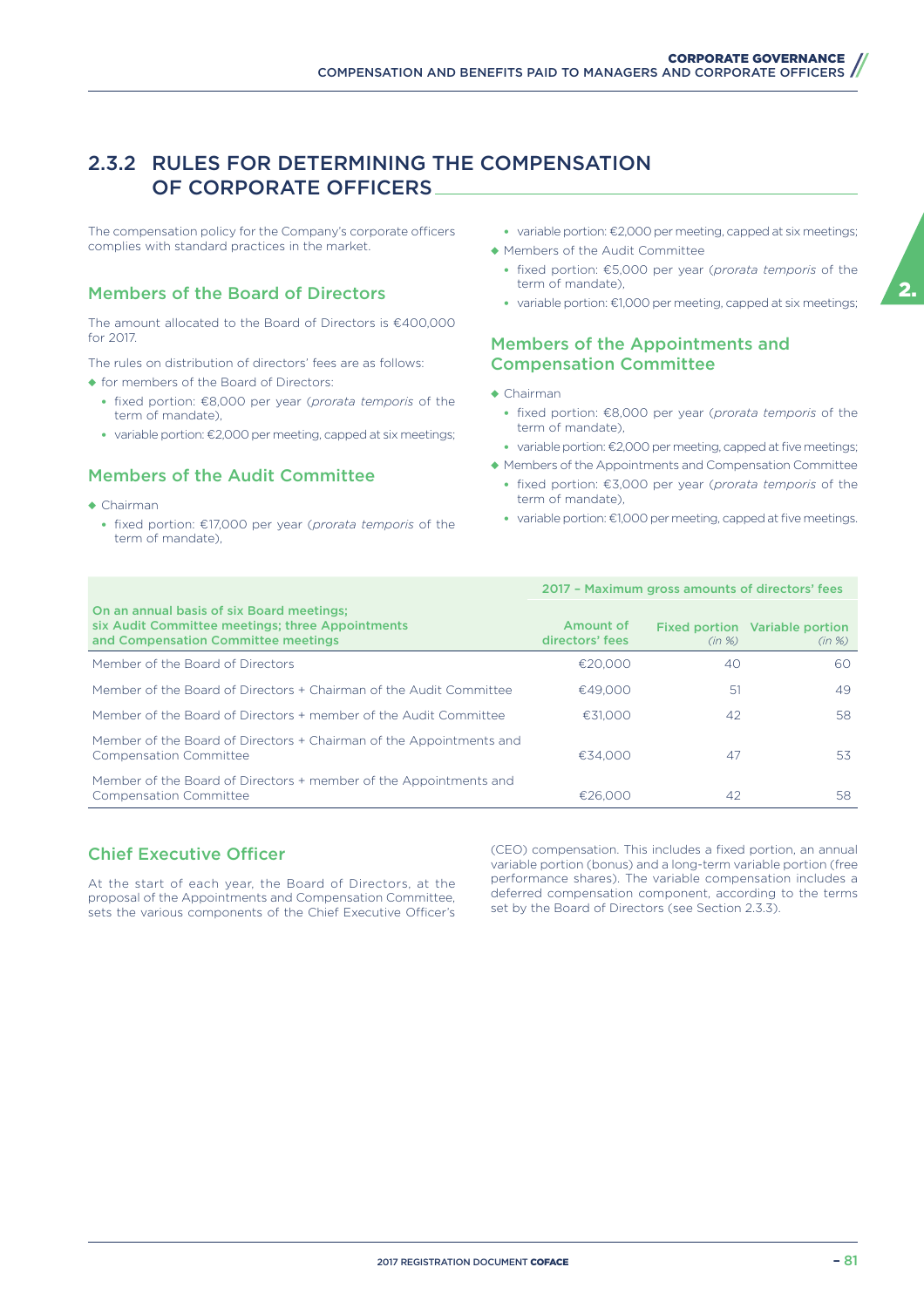### 2.3.3 SUMMARY OF COMPENSATION OF MANAGING CORPORATE OFFICERS FOR 2016 AND 2017

In order to comply with the regulations, the tables below present a summary of compensation and stock options and shares allocated during the financial years ended December 31, 2016 and 2017 to Mr Laurent Mignon, Chairman of the Board of Directors, and Mr Xavier Durand, Chief Executive Officer.

No form of compensation or benefit has been paid to Mr Laurent Mignon by the Company. The compensation paid by Natixis to Mr Laurent Mignon for his term as Chief Executive Officer (CEO) of Natixis is described below.

#### AMF nomenclature – Table 1 – Table summarising the compensation and stock options and shares allocated to each managing corporate officer

|                                                                                                                 | <b>Fiscal year</b><br>2017 (1) | <b>Fiscal year</b><br>$2016$ <sup>(1)</sup> |
|-----------------------------------------------------------------------------------------------------------------|--------------------------------|---------------------------------------------|
| Laurent Mignon, Chairman of the COFACE SA Board and Natixis CEO <sup>(2)</sup>                                  |                                |                                             |
| Compensation due for the year $(3)$                                                                             | 2,623,242                      | 1,754,761                                   |
| Value of the multi-year variable compensation allocated during the financial year                               |                                |                                             |
| Value of options allocated during the financial year                                                            |                                |                                             |
| Value of performance shares allocated during the financial year (4)                                             | 192,000                        | 160,000                                     |
| <b>TOTAL</b>                                                                                                    | 2,815,242                      | 1,914,761                                   |
| <b>Xavier Durand, Chief Executive Officer</b>                                                                   |                                |                                             |
| Compensation due for the year $(5)$ (presented in detail in Section 2.3.4 below)                                | 1,463,606                      | 985,795                                     |
| Value of the multi-year variable compensation allocated during the financial year                               |                                |                                             |
| Value of options allocated during the financial year                                                            |                                |                                             |
| Value of performance shares allocated during the financial year<br>(presented in detail in Section 2.3.8 below) | 370,080                        | 312,553                                     |
| <b>TOTAL</b>                                                                                                    | 1,833,686                      | 1,298,348                                   |

#### *(1) In euros.*

(2) The details of the compensation for Mr Laurent Mignon, Chairman of the COFACE SA Board of Directors and Chief Executive Officer (CEO) *of Natixis, are available on pages 84 to 97 of the 2017 Natixis registration document registered with the Autorité des marchés financiers (French Financial Markets Authority) on March 23rd, 2018 and are available on the website: www.natixis.com.*

*(3) Including €2,969 of family supplement for 2016 and €2,379 of family supplement for 2017.*

*(4) Corresponding to their value on the date they were awarded, for a fair value of €99,305 in 2017.*

*(5) On a gross basis before social contributions and income tax.*

### 2.3.4 COMPENSATION OF MANAGING CORPORATE OFFICERS FOR FINANCIAL YEARS 2016 AND 2017

In order to comply with the regulations, the tables below present a breakdown of the fixed and variable compensation, along with the other benefits awarded during the financial years ended December 31, 2016 and 2017 to Mr Laurent Mignon, Chairman of the Board of Directors, and to Mr Xavier Durand, Chief Executive Officer.

No form of compensation or benefit has been paid to Mr Laurent Mignon by the Company. The compensation paid by Natixis to Mr Laurent Mignon for his term as Chief Executive Officer (CEO) of Natixis is described below.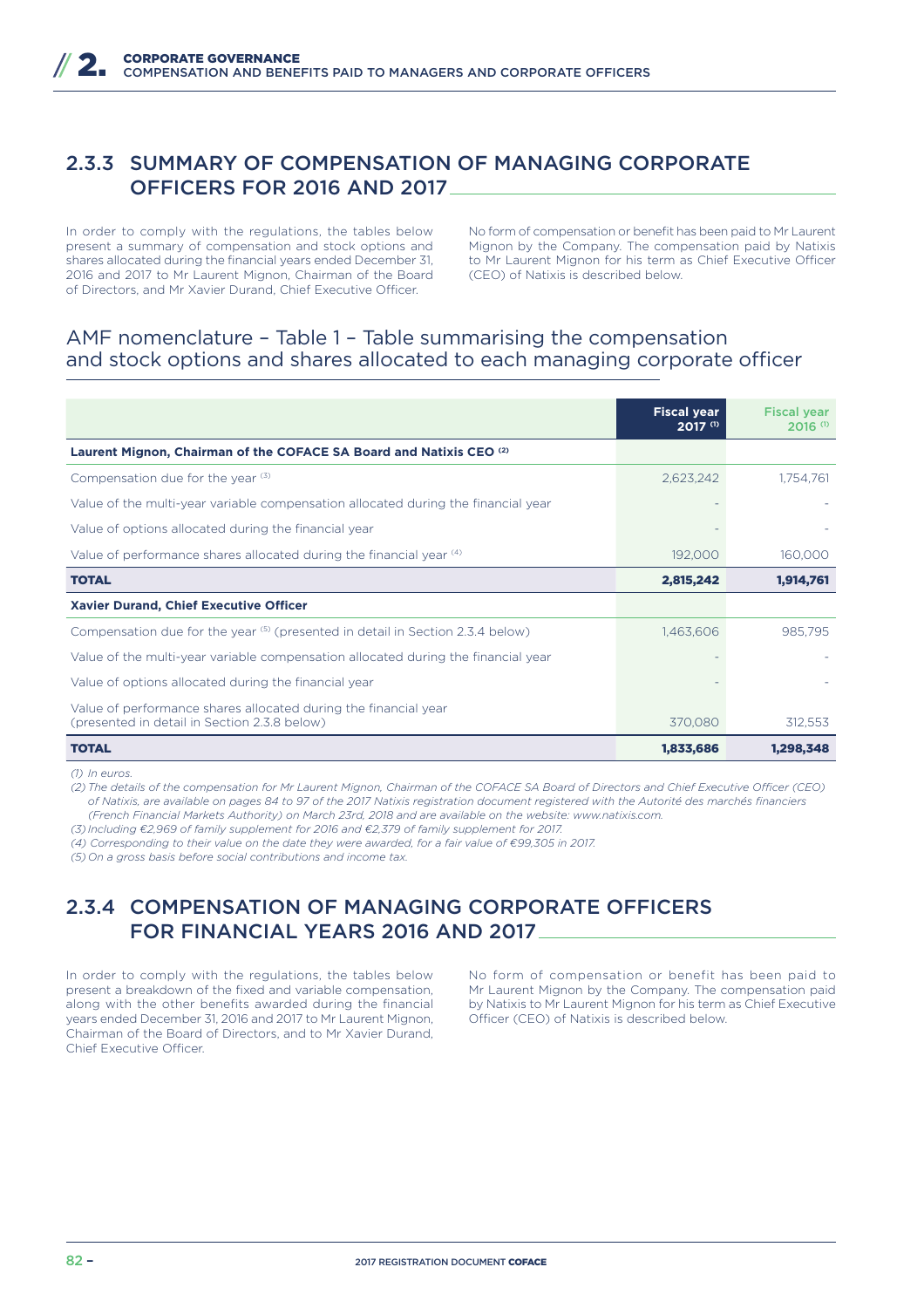#### Compensation due or allocated for the year ended December 31, 2017, to Mr Laurent Mignon, Chairman of the COFACE SA Board of Directors

#### AMF nomenclature – Table 2 – Summary of compensation of each managing corporate officer

|                                                                                      | $2017^{(1)}$    |                     | $2016$ <sup>(1)</sup> |                     |  |  |
|--------------------------------------------------------------------------------------|-----------------|---------------------|-----------------------|---------------------|--|--|
|                                                                                      | Amounts due (2) | <b>Amounts paid</b> | Amounts due           | <b>Amounts paid</b> |  |  |
| <b>Laurent Mignon, Chairman of the</b><br><b>COFACE SA Board and Natixis CEO (3)</b> |                 |                     |                       |                     |  |  |
| Fixed compensation for corporate office (4)                                          | 960,000         | 960,000             | 800,000               | 800,000             |  |  |
| Annual variable compensation                                                         | 1.660.863       | 1.125.926           | 951.792               | 984.113 (5)         |  |  |
| Exceptional compensation                                                             |                 |                     |                       |                     |  |  |
| Directors' fees                                                                      | -               |                     | ۰                     |                     |  |  |
| Benefits in kind                                                                     | 2.379           | 2.379               | 2.969(6)              | 2.969(6)            |  |  |
| <b>TOTAL</b>                                                                         | 2,623,242       | 2,088,305           | 1,754,761             | 1,787,082           |  |  |

*(1) In euros.*

*(2) Mr Laurent Mignon also benefited at the Board meetings of July 28, 2016 from a free allocation of 47,463 performance shares valued at €160,000 and of May 23, 2017 from a free allocation of 29,911 performance shares valued at €192,000.*

(3) The details of the compensation for Mr Laurent Mignon, Chairman of the COFACE SA Board of Directors and Chief Executive Officer (CEO) *of Natixis, are available on pages 84 to 97 of the 2017 Natixis registration document registered with the Autorité des marchés financiers (French Financial Markets Authority) on March 23, 2018 and are available on the website: www.natixis.com.*

*(4) On a gross basis before social contributions and income tax.* 

*(5) This amount includes payment relating to the variable remuneration deferred from previous years.*

*(6) Including €2,969 of family supplement for 2016 and €2,379 of family supplement for 2017.*

#### Compensation due or allocated for the year ended December 31, 2017, to Mr Xavier Durand, Chief Executive Officer (CEO) of COFACE SA

### AMF nomenclature – Table 2 – Summary of compensation of each managing corporate officer

|                                        | $2017^{(1)}$                        |         | $2016$ <sup>(1)</sup> |                  |  |
|----------------------------------------|-------------------------------------|---------|-----------------------|------------------|--|
|                                        | Amounts due (3)<br>Amounts paid (4) |         | Amounts due (3)       | Amounts paid (4) |  |
| Xavier Durand, Chief Executive Officer |                                     |         |                       |                  |  |
| Fixed compensation <sup>(2)</sup>      | 575,000                             | 575,000 | 513,865               | 513,865          |  |
| Annual variable compensation (2) (6)   | 874,058                             | 322,000 | 460,000               |                  |  |
| Multi-year variable compensation       |                                     |         |                       |                  |  |
| Exceptional compensation (2)           | $\overline{\phantom{a}}$            |         | ٠                     |                  |  |
| Directors' fees                        |                                     |         |                       |                  |  |
| Benefits in kind (5)                   | 14.548                              | 14.548  | 11.930                | 11.930           |  |
| <b>TOTAL (7)</b>                       | 1,463,606                           | 911,548 | 985,795               | 525,795          |  |

*(1) In euros.*

*(2) On a gross basis before social contributions and income tax.*

*(3) The amounts due correspond to the sums allocated for the financial year excluding long-term variable compensation.*

(4) The amounts paid correspond to the sums effectively paid during the financial year and include the amounts that were due for the previous *financial year.*

*(5) Mr Xavier Durand benefits from the payment by the Company of 62.5% of contributions due for the business managers and corporate*  officers social guarantee scheme (GSC) and a company car.

*(6) Variable compensation for performance year N (portion paid in N+1).*

*(7) For the history of allocation of bonus shares, see Section 2.3.12.*

2.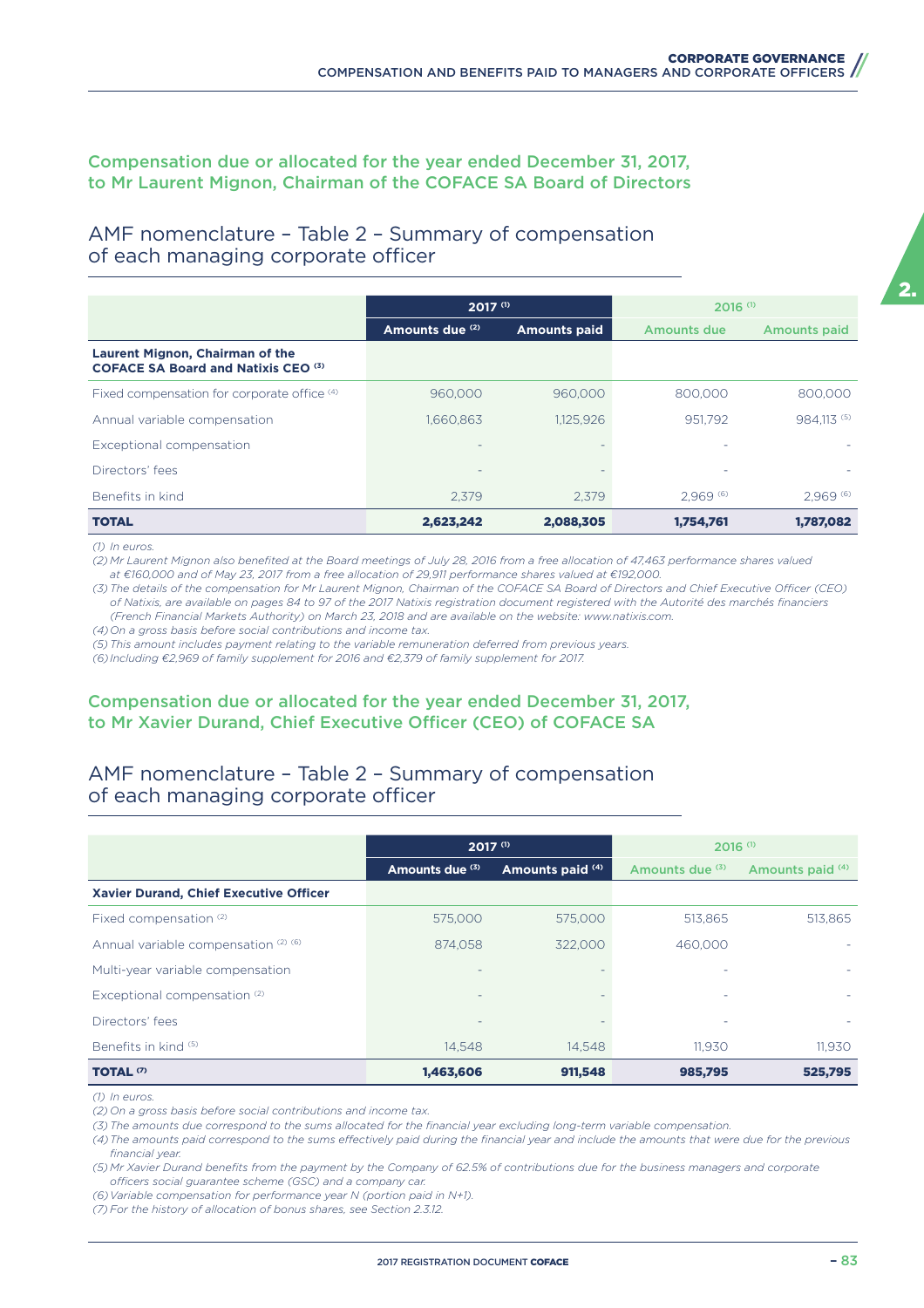#### Breakdown of the components of the compensation of Mr Xavier Durand, Chief Executive Officer (CEO) of COFACE SA for the year ended December 31, 2017 (see also Section 7.6.3 on the principles and components of the Chief Executive Officer's compensation)

| <b>Compensation components</b>            | Amount   | <b>Comments</b>                                                                                                                                                                                                                                                                                                                                                                                                                                                                                                                                                                                                                                                          |         |                                       |                                              |  |  |
|-------------------------------------------|----------|--------------------------------------------------------------------------------------------------------------------------------------------------------------------------------------------------------------------------------------------------------------------------------------------------------------------------------------------------------------------------------------------------------------------------------------------------------------------------------------------------------------------------------------------------------------------------------------------------------------------------------------------------------------------------|---------|---------------------------------------|----------------------------------------------|--|--|
| Fixed compensation                        | €575,000 | Gross annual compensation set at $£575,000$ since the start of his term<br>on February 9, 2016.                                                                                                                                                                                                                                                                                                                                                                                                                                                                                                                                                                          |         |                                       |                                              |  |  |
| Annual variable compensation<br>("bonus") | €874.058 | Variable compensation is set at $£575,000.$<br>It comprises 60% financial objectives and 40% strategic and managerial<br>objectives.<br>The maximum achievement rate for variable compensation is 200%<br>(150% for financial objectives and 50% for managerial objectives).<br>The achievement rate for 2017 objectives proposed by the<br>Appointments and Compensation Committee at its meeting on<br>February 6, 2018, approved by the Board of Directors at its meeting<br>on February 12, 2018 and submitted for approval by the Annual<br>Shareholders' Meeting called to approve the accounts for the 2017<br>financial year is 152.01%, broken down as follows: |         |                                       |                                              |  |  |
|                                           |          | <b>Financial objectives</b>                                                                                                                                                                                                                                                                                                                                                                                                                                                                                                                                                                                                                                              | key     | <b>Allocation Achievement</b><br>rate | <b>Amount</b><br>of variable<br>compensation |  |  |
|                                           |          | Revenue                                                                                                                                                                                                                                                                                                                                                                                                                                                                                                                                                                                                                                                                  | 20%     | 85.0%                                 | 97,750                                       |  |  |
|                                           |          | Net income for the period                                                                                                                                                                                                                                                                                                                                                                                                                                                                                                                                                                                                                                                | 20%     | 250.0%                                | 287,500                                      |  |  |
|                                           |          | Internal general overheads<br>excluding exceptional items                                                                                                                                                                                                                                                                                                                                                                                                                                                                                                                                                                                                                | 10%     | 131.1%                                | 75,383                                       |  |  |
|                                           |          | Gross loss ratio excluding<br>claims handling expenses                                                                                                                                                                                                                                                                                                                                                                                                                                                                                                                                                                                                                   | 10%     | 244.0%                                | 140,300                                      |  |  |
|                                           |          | <b>TOTAL (A)</b>                                                                                                                                                                                                                                                                                                                                                                                                                                                                                                                                                                                                                                                         | 600,933 |                                       |                                              |  |  |
|                                           |          |                                                                                                                                                                                                                                                                                                                                                                                                                                                                                                                                                                                                                                                                          |         |                                       |                                              |  |  |
|                                           |          | <b>Strategic and</b><br>managerial objectives                                                                                                                                                                                                                                                                                                                                                                                                                                                                                                                                                                                                                            | key     | <b>Allocation Achievement</b><br>rate | <b>Amount</b><br>of variable<br>compensation |  |  |
|                                           |          | Fit to Win strategic plan                                                                                                                                                                                                                                                                                                                                                                                                                                                                                                                                                                                                                                                | 20%     | 125%                                  | 143,750                                      |  |  |
|                                           |          | Talent management                                                                                                                                                                                                                                                                                                                                                                                                                                                                                                                                                                                                                                                        | 10%     | 125%                                  | 71,875                                       |  |  |
|                                           |          | Solvency II projects                                                                                                                                                                                                                                                                                                                                                                                                                                                                                                                                                                                                                                                     | 5%      | 125%                                  | 35,938                                       |  |  |
|                                           |          | Recovery plan                                                                                                                                                                                                                                                                                                                                                                                                                                                                                                                                                                                                                                                            | 5%      | 75%                                   | 21,563                                       |  |  |
|                                           |          | <b>TOTAL (B)</b>                                                                                                                                                                                                                                                                                                                                                                                                                                                                                                                                                                                                                                                         |         | 47.50%                                | 273,125                                      |  |  |
|                                           |          | <b>TOTAL (A+B)</b>                                                                                                                                                                                                                                                                                                                                                                                                                                                                                                                                                                                                                                                       |         | 152.01%                               | 874,058                                      |  |  |
|                                           |          | The bonus due for financial year 2017 is therefore €874,058 and will be<br>paid as follows:<br>◆ 70% of the total amount paid in 2018, i.e. €611,840<br>◆ 15% of the total amount deferred to 2019, i.e. €131,109<br>◆ 15% of the total amount deferred to 2020, i.e. €131,109                                                                                                                                                                                                                                                                                                                                                                                           |         |                                       |                                              |  |  |
|                                           |          | Payment of the 2017 bonus is subject to approval by the Ordinary<br>Shareholders' Meeting following the close of financial year 2017.                                                                                                                                                                                                                                                                                                                                                                                                                                                                                                                                    |         |                                       |                                              |  |  |
|                                           |          | A malus scheme has also been introduced: therefore, in case of losses<br>observed prior to the payment dates of the deferrals, no payment will<br>be made for these deferrals.                                                                                                                                                                                                                                                                                                                                                                                                                                                                                           |         |                                       |                                              |  |  |
| Multi-year variable compensation          | €0.00    | N/A                                                                                                                                                                                                                                                                                                                                                                                                                                                                                                                                                                                                                                                                      |         |                                       |                                              |  |  |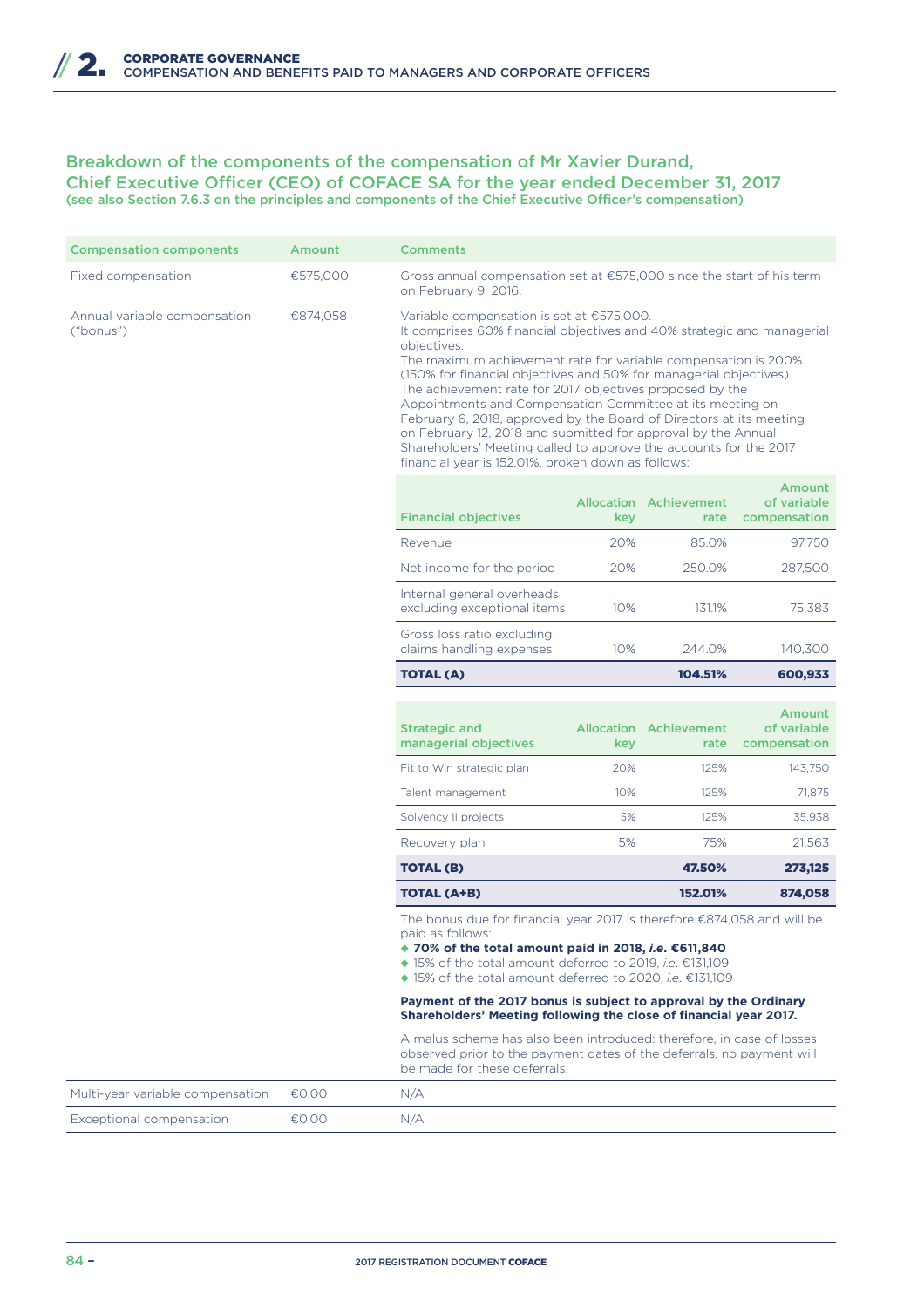| <b>Compensation components</b>                                                                                                                  | Amount                 | <b>Comments</b>                                                                                                                                                                                                                                                                                                                                                                                                                                                                                                                                                                                                                                                                                                                                                                                                                                                                                                                                                                                                                                                                                                                                                                                                                                                                                                    |
|-------------------------------------------------------------------------------------------------------------------------------------------------|------------------------|--------------------------------------------------------------------------------------------------------------------------------------------------------------------------------------------------------------------------------------------------------------------------------------------------------------------------------------------------------------------------------------------------------------------------------------------------------------------------------------------------------------------------------------------------------------------------------------------------------------------------------------------------------------------------------------------------------------------------------------------------------------------------------------------------------------------------------------------------------------------------------------------------------------------------------------------------------------------------------------------------------------------------------------------------------------------------------------------------------------------------------------------------------------------------------------------------------------------------------------------------------------------------------------------------------------------|
| Long-term variable compensation<br>(Allocation of stock options/<br>performance shares and any<br>other component of long-term<br>compensation) | (see<br>Section 2.3.8) | 60,000 shares are allocated under the Long-Term Incentive Plan 2017<br>(LTIP 2017), representing a value of €370,080 for the allocation, based<br>on the average of the last 20 stock market trading sessions preceding<br>the date of the Board meeting.<br>Bonus shares will be definitively vested on February 9, 2020, subject to<br>presence and performance conditions measured over the term of the<br>plan until December 31, 2019, as follows:<br>◆ 50% of shares allocated are vested subject to the condition of<br>achieving COFACE SA's RoATE (return on average tangible equity)<br>level for the financial year ending December 31, 2019;<br>◆ 50% of the allocated shares will be vested subject to a performance<br>condition relating to the COFACE SA share, measured by the growth<br>of the total shareholder return (TSR) of COFACE SA compared to the<br>growth of the TSR of institutions in the Euro Stoxx Insurance index<br>over the same period.<br>The share vesting period is set at three years starting from February 8,<br>2017. The plan does not include a holding period.<br>The Board decided that 30% of the CEO's shares vested under the 2017<br>LTIP should be retained until the end of his corporate term or of any<br>other function that he might hold within Coface. |
| No hedging                                                                                                                                      | €0.00                  | To the Company's knowledge, no hedge instrument has been set up.                                                                                                                                                                                                                                                                                                                                                                                                                                                                                                                                                                                                                                                                                                                                                                                                                                                                                                                                                                                                                                                                                                                                                                                                                                                   |
| Supplementary retirement scheme €0.00                                                                                                           |                        | Mr Xavier Durand does not benefit from any supplementary retirement<br>scheme.                                                                                                                                                                                                                                                                                                                                                                                                                                                                                                                                                                                                                                                                                                                                                                                                                                                                                                                                                                                                                                                                                                                                                                                                                                     |
| Directors' fees                                                                                                                                 | €0.00                  | Mr Xavier Durand did not receive any directors' fee for 2017<br>in connection with his duties within the Company.                                                                                                                                                                                                                                                                                                                                                                                                                                                                                                                                                                                                                                                                                                                                                                                                                                                                                                                                                                                                                                                                                                                                                                                                  |
| Benefits in kind                                                                                                                                | €14.548                | Mr Xavier Durand benefits from a company car and the payment by the<br>Company of 62.5% of contributions due for the business managers and<br>corporate officers social guarantee scheme (GSC).                                                                                                                                                                                                                                                                                                                                                                                                                                                                                                                                                                                                                                                                                                                                                                                                                                                                                                                                                                                                                                                                                                                    |
| <b>TOTAL AMOUNTS DUE*</b>                                                                                                                       | €1,463,606             |                                                                                                                                                                                                                                                                                                                                                                                                                                                                                                                                                                                                                                                                                                                                                                                                                                                                                                                                                                                                                                                                                                                                                                                                                                                                                                                    |

*\* The amounts due correspond to the sums allocated for the financial year excluding long-term variable compensation.*

*(1) TSR is calculated as follows:*

 *TSR = [end of period price – start of period price + sum of dividends per distributed share during the period]/price at start of period.*

The compensation for the current CEO, Mr Xavier Durand, for 2017 can be summarised as follows:

# Variable compensation package

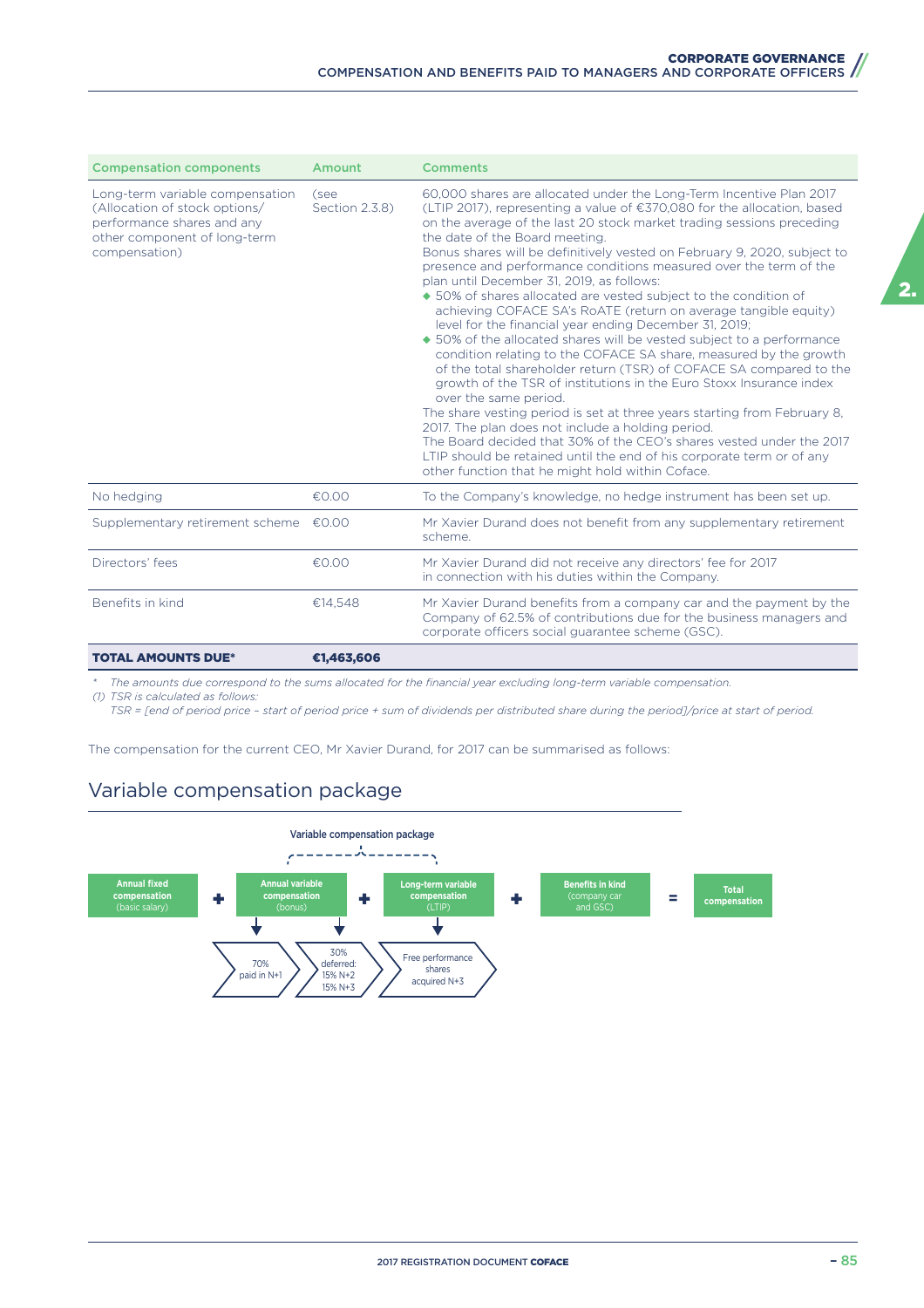### 2.3.5 DIRECTORS' FEES AND OTHER COMPENSATION COLLECTED BY THE MEMBERS OF THE BOARD OF DIRECTORS DURING 2016 AND 2017

The table below shows the directors' fees and other types of compensation collected by members of the Company's Board of Directors in 2016 and 2017.

#### Table 3 – Table regarding the directors' fees and other compensation collected by non-managing corporate officers (AMF nomenclature) (2)

| Non-managing corporate officers | <b>First appointment</b> | Expiry of the term<br>of office | <b>Amounts paid</b><br>in 2017 (1) | <b>Amounts paid</b><br>in 2016 <sup>(1)</sup> |
|---------------------------------|--------------------------|---------------------------------|------------------------------------|-----------------------------------------------|
| <b>Jean Arondel</b>             |                          |                                 |                                    |                                               |
| Directors' fees COFACE SA       | Nov. 21, 2012            | SM Dec. 31, 2020 <sup>(3)</sup> | 20,000                             | 20,000                                        |
| Other compensation              |                          |                                 |                                    |                                               |
| <b>Jean-Paul Dumortier</b>      |                          |                                 |                                    |                                               |
| Directors' fees COFACE SA       | Jul. 26, 2013            | SM Dec. 31, 2020 <sup>(3)</sup> | 20,000                             | 20,000                                        |
| Other compensation              |                          |                                 |                                    |                                               |
| Éric Hémar                      |                          |                                 |                                    |                                               |
| Directors' fees COFACE SA       | Jul. 1, 2014             | SM Dec. 31, 2017 (3)            | 43,000                             | 41,000                                        |
| Other compensation              |                          |                                 |                                    |                                               |
| <b>Daniel Karyotis</b>          |                          |                                 |                                    |                                               |
| Directors' fees COFACE SA       | Feb. 8, 2017             | SM Dec. 31, 2020 (3)            | 17,333                             |                                               |
| Other compensation              |                          |                                 |                                    |                                               |
| <b>Isabelle Laforgue</b>        |                          |                                 |                                    |                                               |
| Directors' fees COFACE SA       | Jul. 27, 2017            | SM Dec. 31, 2020 <sup>(3)</sup> | 11.667                             |                                               |
| Other compensation              |                          |                                 |                                    |                                               |
| <b>Nathalie Lomon</b>           |                          |                                 |                                    |                                               |
| Directors' fees COFACE SA       | Jul. 27, 2017            | SM Dec. 31, 2020 <sup>(3)</sup> | 15,958                             |                                               |
| Other compensation              |                          |                                 |                                    |                                               |
| <b>Sharon MacBeath</b>          |                          |                                 |                                    |                                               |
| Directors' fees COFACE SA       | Jul. 1, 2014             | SM Dec. 31, 2017 (3)            | 24,000                             | 26,000                                        |
| Other compensation              |                          |                                 |                                    |                                               |
| <b>Isabelle Rodney</b>          |                          |                                 |                                    |                                               |
| Directors' fees COFACE SA       | Nov. 3, 2016             | SM Dec. 31, 2020 <sup>(3)</sup> | 16,000 $(4)$                       | 3.333(4)                                      |
| Other compensation              |                          |                                 |                                    |                                               |
| <b>Anne Sallé-Mongauze</b>      |                          |                                 |                                    |                                               |
| Directors' fees COFACE SA       | Nov. 3, 2016             | SM Dec. 31, 2020 <sup>(3)</sup> | $- (5)$                            | $-(5)$                                        |
| Other compensation              |                          |                                 |                                    |                                               |
| <b>Olivier Zarrouati</b>        |                          |                                 |                                    |                                               |
| Directors' fees COFACE SA       | Jul. 1, 2014             | SM Dec. 31, 2017 <sup>(3)</sup> | 34,000                             | 34.000                                        |
| Other compensation              |                          |                                 |                                    |                                               |

*(1) In euros, on a gross basis (before social contributions and income tax).*

*(2) The dates of appointments and end of appointments for the Board of Directors are available in Section 2.1.1 "Mapping of the characteristics of the members of the Board of Directors for financial year 2017".*

*(3) Shareholders' Meeting held to approve the financial statements for the previous fiscal year.*

*(4) In 2016, the fees of Ms Isabelle Rodney were paid directly to the Caisse d'Epargne Côte d'Azur in accordance with their policy. In 2017, the fees of Ms Isabelle Rodney were paid to her directly.*

(5) Ms Anne Sallé-Mongauze, Chief Executive Officer of a subsidiary wholly owned by Natixis, waives her attendance fees pursuant to the *policy of Natixis.*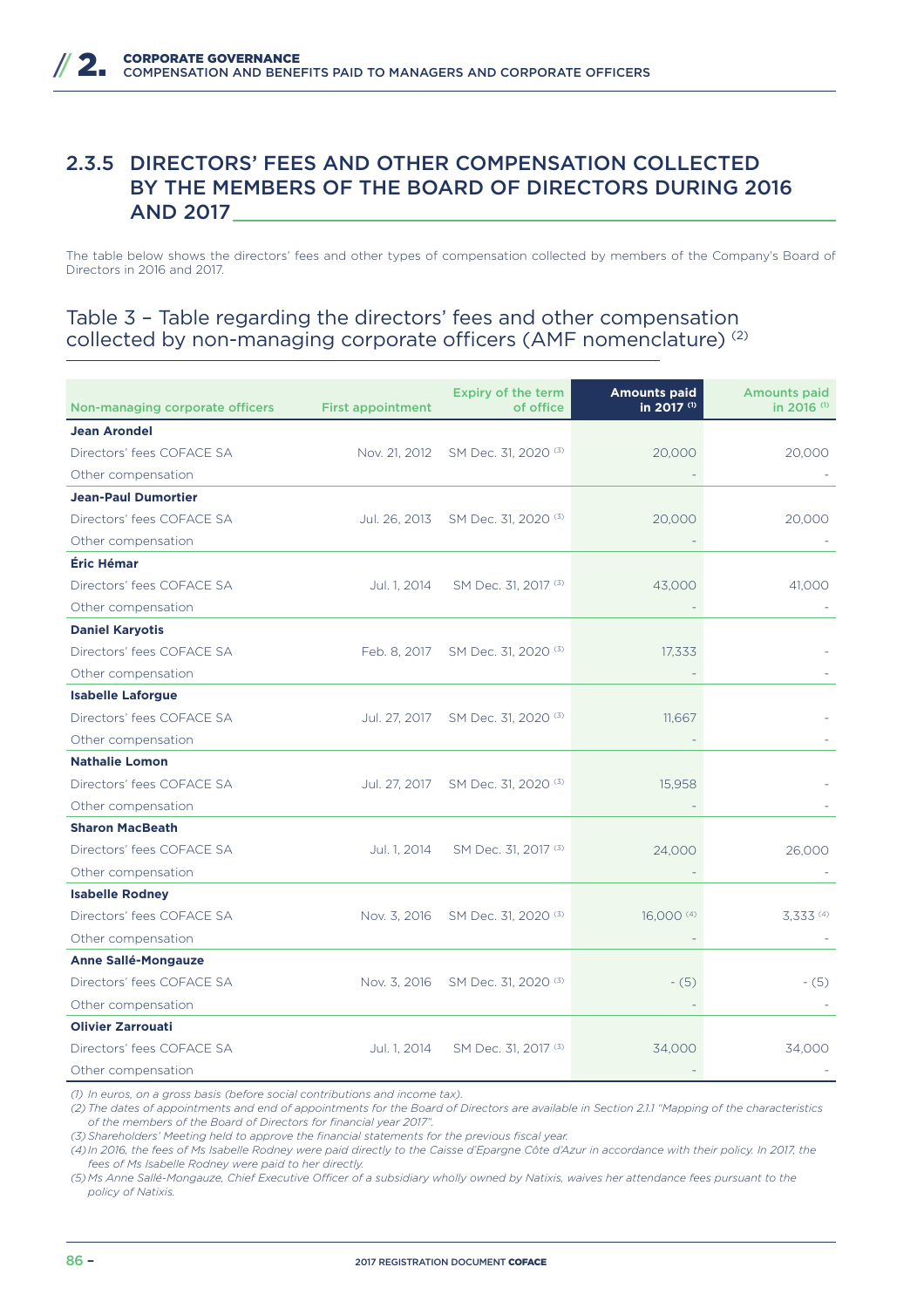### 2.3.6 STOCK OPTIONS OR WARRANTS ALLOCATED IN 2017 TO EACH MANAGING CORPORATE OFFICER OR BY ANY COMPANY IN THE GROUP

No allocation of stock options or warrants occurred for managing corporate officers during the year ended December 31, 2017.

# 2.3.7 STOCK OPTIONS OR WARRANTS EXERCISED IN 2017 BY EACH MANAGING CORPORATE OFFICER

No stock options or warrants were exercised by a managing corporate officer during the year ended December 31, 2017.

# 2.3.8 FREE SHARES ALLOCATED DURING 2017 TO CORPORATE OFFICERS

The conditions for bonus share allocation are described in Section 2.3.4. The table below restates the description of the free shares allocated to Mr Xavier Durand under the 2017 Long-Term Incentive Plan.

## Table 6 - Shares allocated to each corporate officer (AMF nomenclature)

|                                                        | Plan date                                        | <b>Number</b><br>of shares<br>allocated<br>during<br>the year | <b>Valuation of shares</b><br>in euros according<br>to the method used<br>for the consolidated<br>financial statements | Vesting date | <b>Availability</b><br>date | <b>Performance</b><br>conditions |
|--------------------------------------------------------|--------------------------------------------------|---------------------------------------------------------------|------------------------------------------------------------------------------------------------------------------------|--------------|-----------------------------|----------------------------------|
| <b>Xavier Durand</b><br><b>Chief Executive Officer</b> | 2017 Long-Term<br>Incentive Plan<br>Feb. 8, 2017 | 60,000                                                        | €318.294                                                                                                               | Feb. 9, 2020 | Feb. 9, 2020                | See table in<br>Section 2.3.4    |
| <b>TOTAL</b>                                           |                                                  | 60,000                                                        | €318.294 (1)                                                                                                           |              |                             |                                  |

*(1) The value on the allocation date corresponds to €370,080.*

#### 2.3.9 SHARES WHICH HAVE BECOME AVAILABLE IN 2017 FOR EACH CORPORATE OFFICER

No share allocations became available in 2017.

## 2.3.10 HISTORY OF ALLOCATION OF STOCK OPTIONS OR WARRANTS

No allocation of stock options or warrants took place during the years ended December 31, 2017, 2016 and 2015.

No plan to allocate stock options or warrants is pending at the date of this registration document.

2.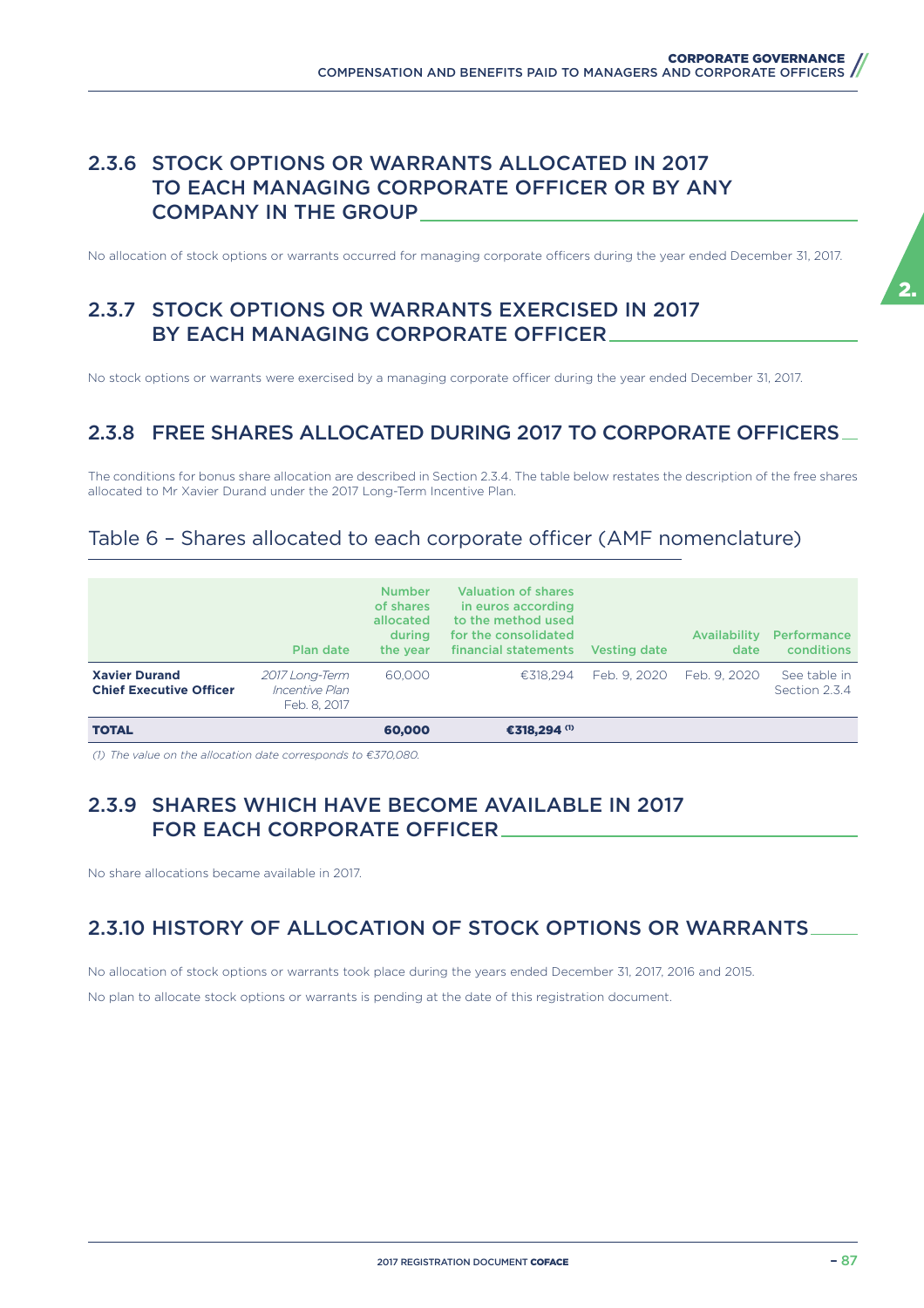### 2.3.11 STOCK OPTIONS OR WARRANTS GRANTED TO THE TOP TEN EMPLOYEES WHO ARE NOT CORPORATE OFFICERS

No stock options or warrants were allocated during the years ended December 31, 2017, 2016 and 2015 to the top ten non-corporate officer employees.

No plan to allocate stock options or warrants is pending at the date of this registration document.

# 2.3.12 HISTORY OF BONUS SHARE ALLOCATION

78,842 performance shares were allocated under the LTIP 2014, representing the entire package allocated by the Board of Directors. 21,635 performance shares were allocated to the corporate officer for a value on the allocation date of €225,000 during the financial year ended December 31, 2014. The remaining performance shares, *i.e.* 57,207, were allocated to members of the Executive Committee. As the performance condition had not been met, no shares attributed under this plan were vested on the final delivered date, *i.e.* July 1, 2017.

For financial year 2014, an exceptional compensation linked to the stock market listing was implemented, in the form of bonus share allocation. In this respect, 43,269 shares were allocated to the corporate officer for a value on the allocation date of €450,000 during the financial year ended December 31, 2014. These shares were delivered on July 1, 2016 and should be held until June 30, 2018.

106,800 performance shares were allocated under the LTIP 2015, out of the 113,109 shares representing the total package allocated by the Board of Directors. 31,544 performance shares were allocated to the corporate officer for a value on the allocation date of €350,000 during the financial year ended December 31, 2015. The remainder of the 106,800 performance shares, *i.e.* 75,256 shares, were allocated to members of the Executive Committee. As the performance condition had not been met no shares attributed under this plan were delivered on the final vesting date, *i.e.* February 18, 2018.

302,196 performance shares were allocated under the LTIP 2016, out of the 399,932 available shares representing the total package allocated to this plan by the Board of Directors. 50,000 performance shares were allocated to the corporate officer for a value on the allocation date of €312,553 during the financial year ended December 31, 2016. The remainder of the 252,196 performance shares were allocated to members of the Executive Committee, to the "regulated" population and to a specific number of other employees, with a view to retaining such employees. In addition, in certain countries where the allocation of bonus shares was too complicated or impossible, a "phantom shares" solution was implemented for some beneficiaries (28,395 phantom shares) – see Section 7.2.3 "Independent control, holding and acquisition of treasury shares by the Company".

366,146 performance shares were allocated under the LTIP 2017, out of the 405,318 available shares representing the total package allocated to this plan by the Board of Directors. 60,000 performance shares were allocated to the corporate officer for a value on the allocation date of  $£370,080$  during the financial year ended December 31, 2017. The remainder of the 306,146 performance shares were allocated to members of the Executive Committee, to the "regulated" population and to a specific number of other employees, with a view to retaining such employees. In addition, in certain countries where the allocation of bonus shares was too complicated or impossible, a "phantom shares" solution was implemented for some beneficiaries (34,400 phantom shares) – see Section 7.2.3 "Independent control, holding and acquisition of treasury shares by the Company".

## Table 10 – History of bonus share allocations

|                                                 |              | Long-term incentive plan (1) | <b>Exceptional allocation</b><br>of bonus shares |      |  |
|-------------------------------------------------|--------------|------------------------------|--------------------------------------------------|------|--|
|                                                 | 2017         | 2016                         | 2017                                             | 2016 |  |
| Meeting date                                    | May 19, 2016 | May 19, 2016                 |                                                  |      |  |
| Date of the Board of Directors' meeting         | Feb. 8, 2017 | Nov. 3, 2016                 |                                                  |      |  |
| Total number of bonus shares allocated          | 366,146      | 302,196                      |                                                  |      |  |
| of which allocated to Xavier DURAND             | 60,000       | 50,000                       |                                                  |      |  |
| Share vesting date                              | Feb. 9, 2020 | Nov. 4, 2019                 |                                                  |      |  |
| End-date of the retention period                | N/A          | N/A                          |                                                  |      |  |
| Number of stock options                         |              |                              |                                                  |      |  |
| Cumulative number of cancelled or lapsed shares |              | ٠                            |                                                  |      |  |
| Remaining bonus shares allocated at year-end    | 366,146      | 302,196                      |                                                  |      |  |

*(1) The performance conditions are described in Section 2.3.4 above.*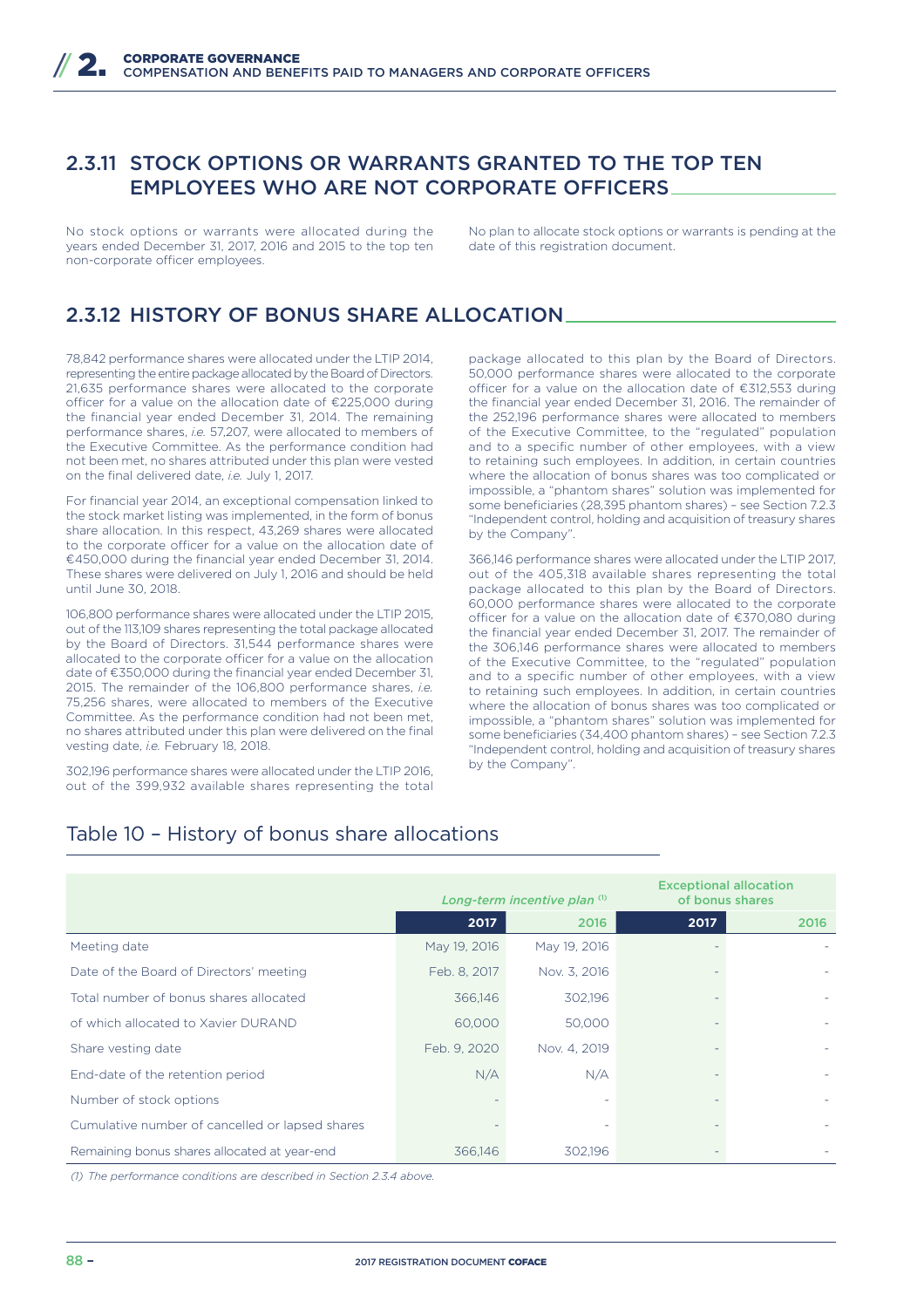### 2.3.13 EMPLOYMENT CONTRACTS, RETIREMENT INDEMNITIES AND INDEMNITIES IN THE EVENT OF TERMINATION OF THE DUTIES OF THE MANAGING CORPORATE OFFICERS

Table 11 – Employment contracts, retirement indemnities and indemnities in the event of termination of the duties of the managing corporate officers (AMF nomenclature)

|                                                                                                                                                                                                                           |            | <b>Employment</b><br>contract | Supplementary | retirement<br>scheme | <b>Compensation or</b><br>benefits due or<br>which could be<br>due as a result of<br>a termination or<br>change of duties |     |              | <b>Indemnities</b><br>related to a<br>non compete<br>clause |
|---------------------------------------------------------------------------------------------------------------------------------------------------------------------------------------------------------------------------|------------|-------------------------------|---------------|----------------------|---------------------------------------------------------------------------------------------------------------------------|-----|--------------|-------------------------------------------------------------|
| <b>Managing corporate officers</b>                                                                                                                                                                                        | <b>Yes</b> | <b>No</b>                     | Yes           | No.                  | Yes                                                                                                                       | No. | <b>Yes</b>   | No.                                                         |
| <b>Laurent Mignon</b><br>Chairman of the Board of Directors<br>Since November 21, 2012 until the<br>Ordinary Shareholders' Meeting called<br>to approve the financial statements for<br>the year ending December 31, 2020 |            | $\times$                      |               | $X$ <sup>(1)</sup>   | $\sqrt{(3)}$                                                                                                              |     | $\sqrt{(3)}$ |                                                             |
| <b>Xavier Durand</b><br><b>Chief Executive Officer</b><br>Since February 9, 2016 until the<br>Ordinary Shareholders' Meeting called<br>to approve the financial statements for<br>the year ending December 31, 2019       |            | X                             |               | $X^{(2)}$            |                                                                                                                           |     |              | X                                                           |

*(1) Mr Laurent Mignon benefits from mandatory pension schemes as all other Natixis employees do, and does not benefit from any complementary pension scheme under Articles 39 or 83 of the French General Tax Code. Pursuant to Mr Laurent Mignon's commitments during the last financial year, in 2017, the CEO of Natixis paid €140,800 net (corresponding to €160,000 gross of his annual compensation) into the life insurance policy under Article 82 of the French General Tax Code set up by the BPCE group. Contributions under this scheme are funded by Mr Laurent Mignon and not by Natixis.*

(2) The Chief Executive Officer benefits from all health, pension and providence plans under the prevailing conditions of the Company. *(3) No compensation for severance or a change in position, or under a non-compete clause, was paid in 2017. No form of compensation or* 

*benefit has been paid to Mr Laurent Mignon by the Company.*

#### Severance pay granted to Mr Xavier Durand

Mr Xavier Durand benefits, in the event that his corporate term ends, from severance pay in an amount equal to two years' salary (fixed and variable). The reference used for the fixed portion shall be the salary for the current financial year at the date he stops his duties. The reference amount for the variable portion will be the average of the variable portions received for the three years preceding the termination date of his duties (or of the one or two years concerned since he came into office in the event of departure before December 31, 2018).

This severance pay shall be due if the following performance criteria have been met:

◆ achievement of at least 75% of the average annual objectives during the three years preceding the departure date; and

◆ the Company's combined ratio after reinsurance is at most 95% on average for the three financial years preceding the departure date.

If just one of the two conditions above has been fulfilled, 50% of the indemnity shall be due. If none of the conditions above has been met, no indemnity shall be due. No indemnity shall be paid by the Company if the corporate term is ended at Mr Xavier Durand's initiative or in the event of termination for serious misconduct or gross negligence. The compensation components and corporate benefits governed by the regulated agreements procedure in accordance with the provisions of the French Commercial Code are subject to the approval of the Company's Shareholders' Meeting.